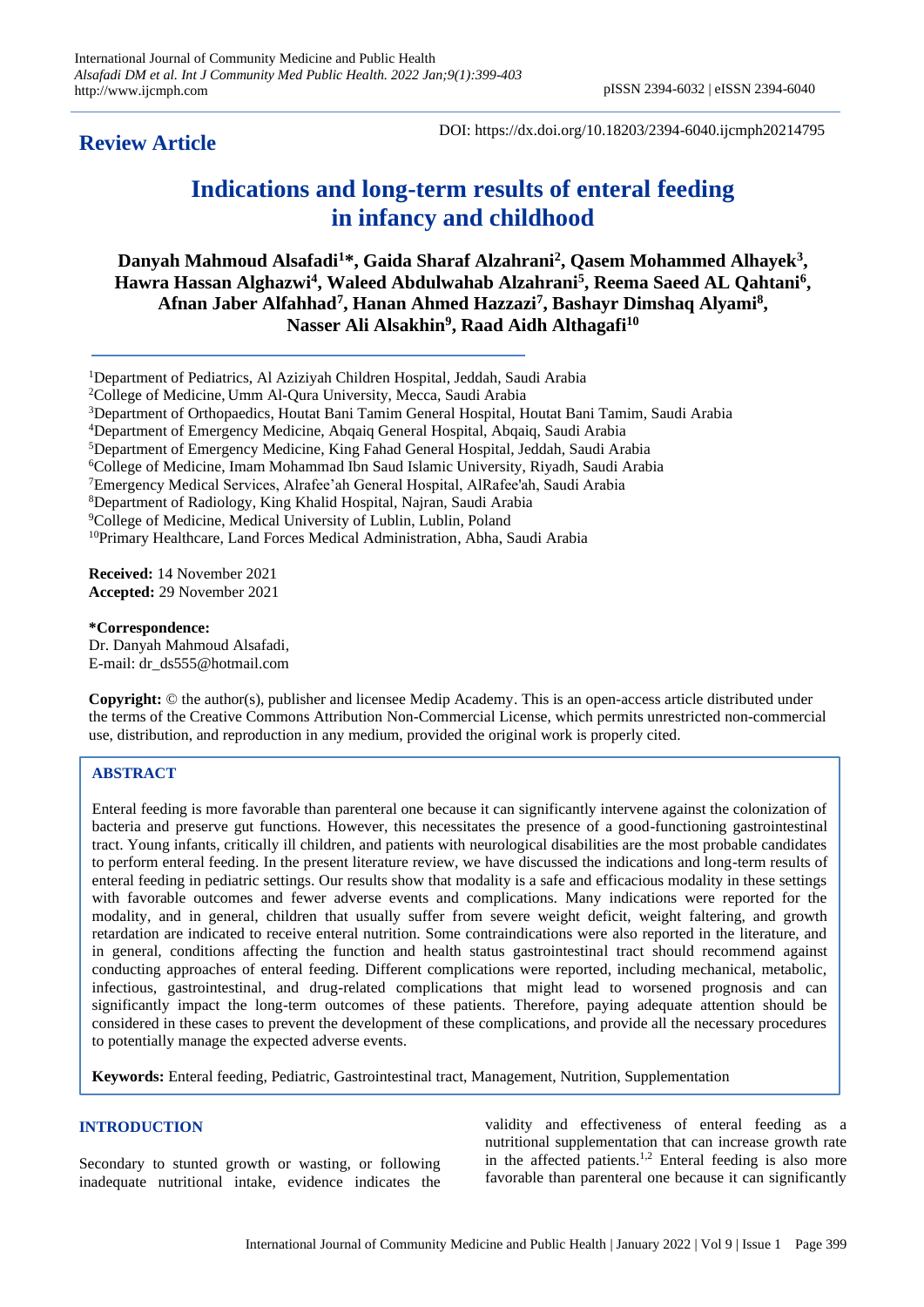intervene against the colonization of bacteria and preserve gut functions. However, this necessitates the presence of a good-functioning gastrointestinal tract. Young infants, critically ill children, and patients with neurological disabilities are the most probable candidates to perform enteral feeding.<sup>3</sup>

Many previous studies have reported the efficacy of enteral feeding for providing the required nutritional supplementation for high-risk children with stunted growth and other conditions. However, it should be noted that such approaches can be also relatively and absolutely contraindicated in some situations based on the health status of the patients and their gastrointestinal tract.<sup>3,4</sup> Besides, some complications were also reported for the condition, and therefore, evidence indicates that the modality should not be considered unless strongly indicated. Otherwise, alternative management plans should be provided to adequately manage the potentially present adverse events.<sup>4,5</sup> In the present literature review, we aim to investigate the indications and long-term outcomes of enteral feeding in pediatric settings.

#### **LITERATURE REVIEW**

This literature review is based on an extensive literature search in Medline, Cochrane, and EMBASE databases which was performed on  $20<sup>th</sup>$  of October 2021 using the medical subject headings (MeSH) or a combination of all possible related terms, according to the database. To avoid missing poetential studies, a further manual search for papers was done through Google Scholar, while the reference lists of the initially included papers. All relevant papers were screened for useful information, with no limitations posed on date, language, age of participants, or publication type.

#### **DISCUSSION**

Different considerations should be made to the method and indications of enteral feeding based on the age of the pediatric patient because the course and type of the nutrition course hugely vary in the pediatric population based on this factor. In general, the attending physicians should first manage any underlying condition or disease in combination with the enteral feeding process to enhance the quality of care in these patients.<sup>1,6</sup> Furthermore, before deciding the appropriate enteral feeding plan, physicians should determine whether the condition of the patient is deteriorating from a specific disease or not, the presence of potential adverse event from the treatment modality, the presence of chronic or acute disorders, life expectancy, and current age of the pediatric patient that is indicated to receive enteral feeding. The function of the gastrointestinal tract, and whether the general condition of the affected patient is stable or reversible hugely determines the duration and approach of the enteral feeding process.<sup>7,8</sup> Many indications have been proposed to conduct enteral feeding in the pediatric population, and these indications do not

remarkably vary from the pre-specified indications in conditions requiring nutritional support. In general, the main indication of the modality is for children that usually suffer from severe weight deficit, weight faltering, and growth retardation. $9,10$  This is because the usually feeding approaches do not adequately need the nutritional and energy needs of these children, and therefore, enteral feeding is indicated in these situations to enhance the quality of feeding and meet the required amount of nutrition for these children. It has been furtherly indicated in the management course of certain pediatric diseases and conditions, as supportive therapeutic approaches, like food intolerance, food allergy, and Crohn's disease.<sup>11,12</sup> However, it should be noted that enteral feeding can only be conducted in cases when the general condition of the gastrointestinal tract allows for conducting this approach. Otherwise it would be difficult to perform and can be more harmful to the general condition of the affected child.<sup>1,13</sup> Evidence indicates that the modality can be used on various levels for the management, and even diagnosis, of the various conditions and disorders. However, clinicians in the different settings should consider the feasibility of the approach for the presenting patients and the cost considerations, especially for populations in the poor socio-economic communities.<sup>13,14</sup> Necrotizing or premature enterocolitis are also reported indications for conducting enteral feeding supply in the affected children based on the severity and expected prognosis of the underlying condition.<sup>15</sup> However, it should be noted that conducting enteral feeding is contraindicated in certain situations where the modality might be associated with more adverse events rather than the expected favorable outcomes. There are absolute and relative contraindications. Intestinal perforation or obstruction, mechanical or paralytic ileus, and other problems related to the gastrointestinal tracts of the affected children are absolute contraindications that indicate that the modality should not be conducted until dealing with these conditions. On the other hand, high-output enteric fistula, gastrointestinal bleeding, diffuse peritonitis, toxic megacolon, necrotizing enterocolitis, and intestinal dysmotility have been reported to be different relative contraindications factors. It should also be noted that minimum intestinal supply should be considered, and full fasting should not be approached before conducting the enteral feeding plan.<sup>16,17</sup>

Many outcomes have been reported for enteral feeding, including favorable and unfavorable events or complications. Different investigations that using enteral feeding is associated with man favorable outcomes. For instance, a previous investigation by Chen et al reported that enteral feeding was associated with maintaining adequate body growth, abrupt weaning of parenteral nutrition, and improvement in symptoms of the underlying conditions. It has been furtherly reported that no major complications were reported in the population that were indicated to receive enteral feeding, and therefore, this modality has been considered an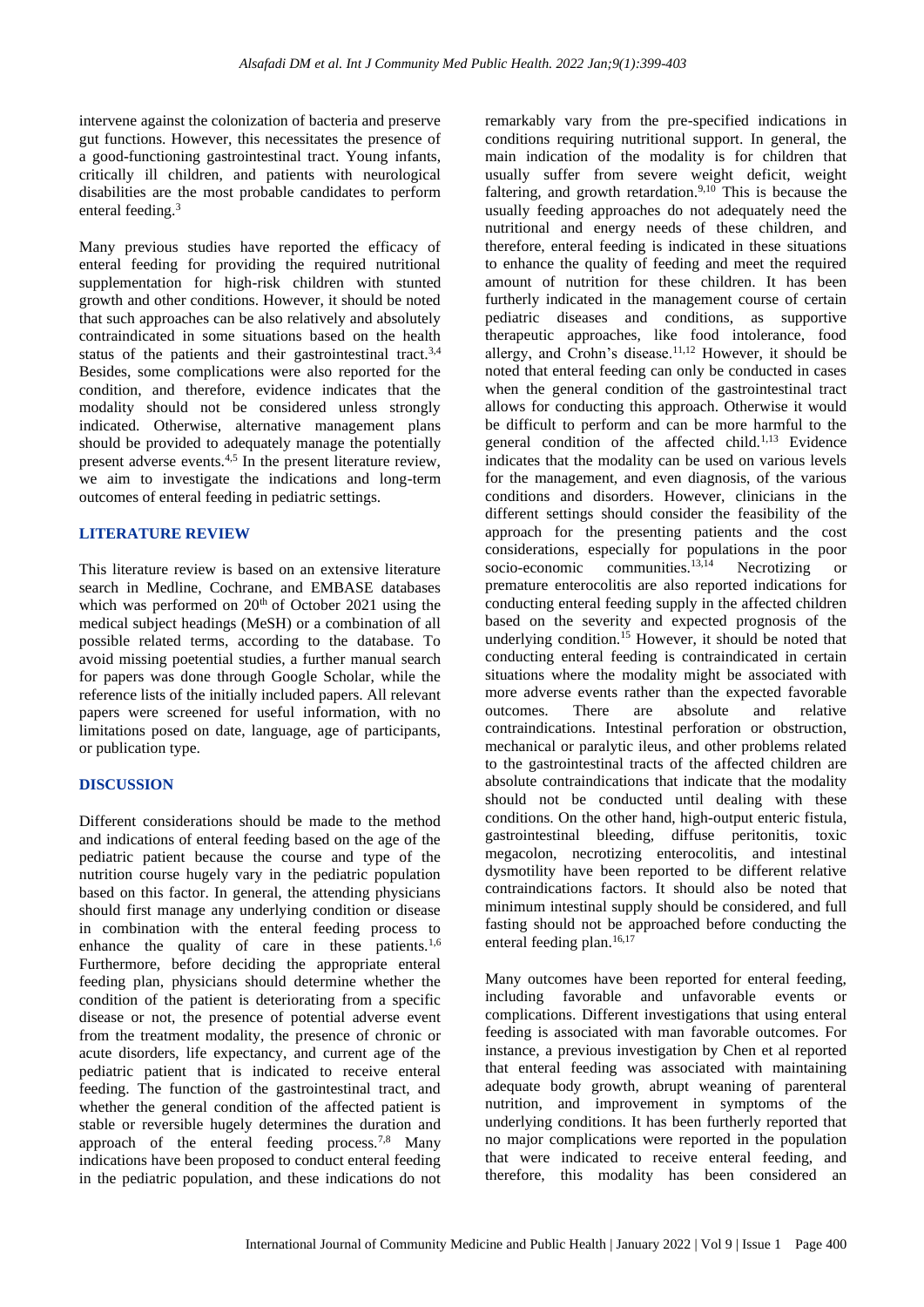efficacious, minimally-invasive, and safe procedure. Many studies have reported that the success rate of endoscopic-guided enteric feedings is very high, and can be up to 90%.18-20 Improvement in symptoms of the underlying conditions for which patients were indicated to receive enteral feeding was also reported to be remarkable after conducting this approach. In mechanically-ventilated adult patients, evidence indicates that the risk of aspiration pneumonia is significantly reduced following the process of small bowel feeding.<sup>21,22</sup> However, evidence regarding these favorable events in the pediatric population has not been strengthened by adequate investigations in the literature.<sup>23,24</sup> On the other hand, a previous study reported that reduced episodes of aspiration pneumonia were significantly associated with the administration of enteral feeding in children and infants.<sup>25</sup> Enteral feeding can be interrupted following the administration of sedatives or muscle relaxants, the presence of secondary underlying diseases, and delayed gastric emptying. Besides, it has been reported that the presence of these factors can also increase the risk of developing aspiration pneumonia in these situations. High gastric residual volume was also reported to be potentially present in the critically ill population. In these children, recommendations by the European society for pediatric gastroenterology, hepatology, and nutrition (ESPGHAN) indicate that enteral nutrition can be achieved via transpyloric tube feeding in cases of failure of gastric feeding approaches.<sup>3</sup>

Metabolic complications were reported to occur secondary to conducting enteral feeding in children. However, it has been demonstrated that these complications are not frequently encountered in these settings. On the other hand, evidence shows that pediatric patients with renal, hepatic, or cardiac conditions and patients with certain nutritional requirements should be given adequate attention to achieve better management. Among patients with chronic nutritional imbalance, adequate attention and high-quality care should also be considered to reduce the potential risk of developing refeeding syndrome secondary to the administration of abrupt feeding of high-energy nutritional components.<sup>26</sup> Increased insulin secretion might also be a potential complication in these settings secondary to the excessive administration of carbohydrates, which will subsequently result in the shifting of potassium, magnesium, and phosphorus into the cells.<sup>1</sup> Evidence also indicates that the initial calories of volume supply should be maintained at <75% than the required levels to prevent the development of arrhythmia, heart failure, and subsequent death, secondary to the presence of hypophosphatemia.

Some of the common complications include gastrointestinal adverse events. These include cramping, bloating, and intestinal discomfort.<sup>5,11</sup> Besides, evidence also indicates that nausea and vomiting might be associated with the presence of certain physiological factors, constipation, slow gastric emptying, and excessive perfusion rate. On the other hand, aspiration

and regurgitation of food can be associated with intolerance of bolus feeds and dislodged tubes.<sup>1</sup> The presence of microbial contamination, high feed osmolarity, excessive infusion rate, intolerance of bolus feeds, and the excessive intake of dietary components that are not compatible with the current status and functions of the gastrointestinal tract of the affected child are all significant factors that can potentially attribute to the development of diarrhea in these patients.<sup>1</sup> Two major events have been associated with the development of infection-related complications. The first event includes the development of a wound-site infection, which includes infections that are related to the site of device insertion at the beginning of the feeding process. Some of these infections might be systemic and local septicemia, peristomal abscess, cellulitis, and purulent discharge.<sup>27-30</sup> Therefore, applying clean dressings in sterile media around the site of device insertion, in addition to the administration of prophylactic antibiotics after and before conducting the feeding plan has been recommended to intervene against the development of these complications. Contamination of the different delivery sets and the administered formulas are mainly attributable to the development of these infections.<sup>31</sup> However, it should be noted that the etiology behind the development of these bacterial infections is not adequately investigated and comprehended among the different studies in the literature. Estimates show that the prevalence of these bacterial infections is high across the different pediatric settings, with an estimated rate that ranges between 35-<br>50%<sup>32</sup> Gram-negative bacilli *Strentococci* and Gram-negative bacilli, *Streptococci*, and coagulase-negative *Staphylococci* are the most common organisms that were reported to attribute to the development of these bacterial infections.<sup>1</sup> Therefore, preparing formulas should be conducted in a sterile medium as infections can potentially develop as a result of the repeated usage of food storage containers, reduced awareness of hygiene, and insufficient hand washing. Other approaches that can be potentially effective in the management of complications and reducing the rates of infections are reducing the time of exposure to the different sources of contamination, like reducing the time of exposure after opening the formula and decreasing feeding hang time.<sup>33</sup>

Other common complications that were reported in these settings might also include the development of mechanical complications. Nevertheless, these complications are not usually serious.<sup>6</sup> Discomfort is the most reported manifestation secondary to these complications, which is attributed to missing or clogging the naso-enteral tube during the process of initiation or termination of the enteral feeding process.<sup>1</sup> However, this can lead to other serious complications as perforation, which is a life-threatening condition, and therefore, caution should be considered in these situations to intervene against any unfavorable events and enhance the prognosis of the patient. Enterostomy and gastrostomy tubes were also reported to local irritation and similar complications. The presence of enterocutaneous fistula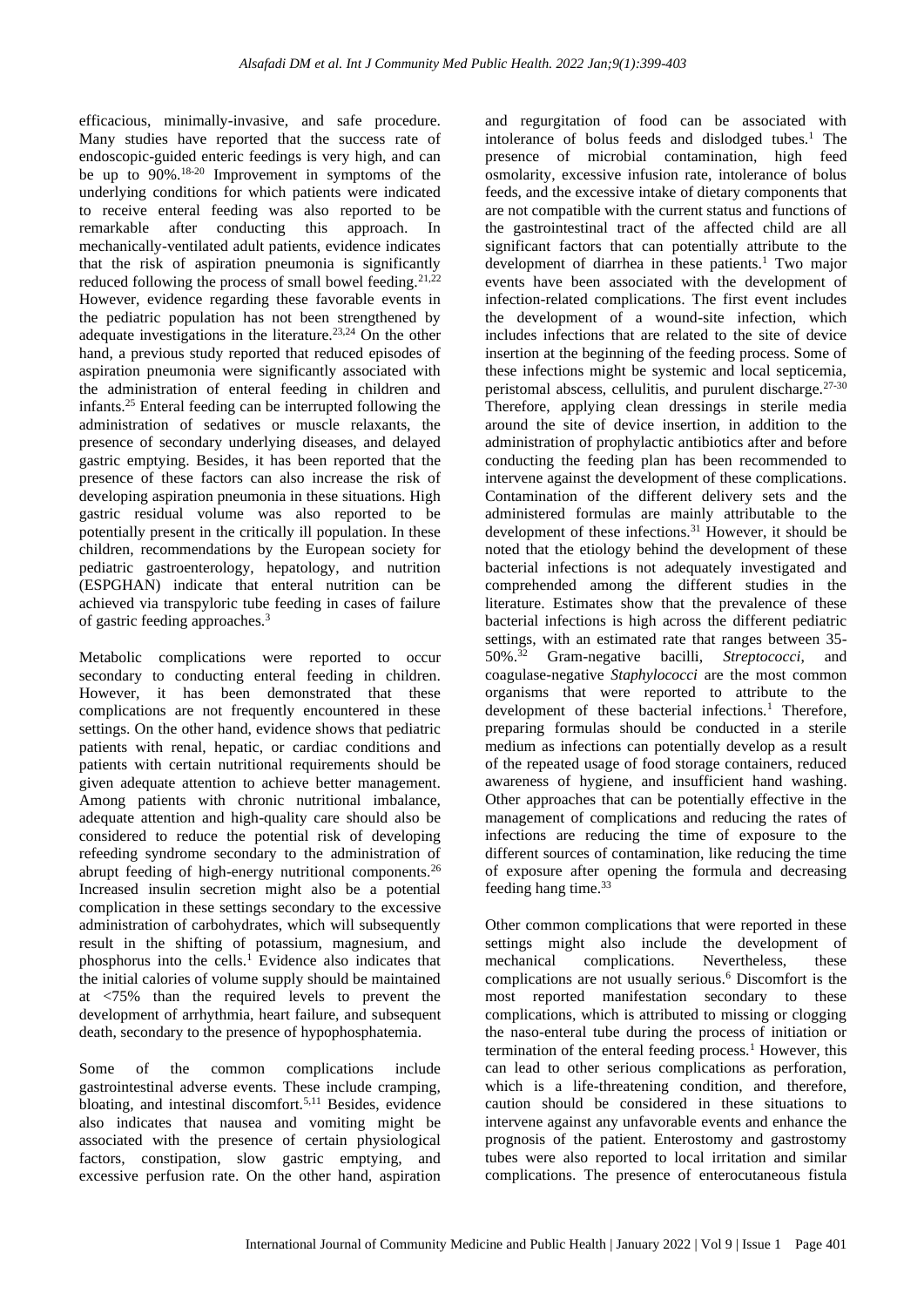after removal, leakage of gastric juice or nutrients, enlarged stoma site as a result of huge wall incision are also factors that have been proposed to the potential development of stoma-related complications.<sup>1</sup> Another complication that might occur secondary to enteral feeding is the potential adverse reactions that might be attributed to the administration of different drugs and medications. 1,8 Accordingly, it is recommended that other routes of administration should be considered when drug administration is indicated. Moreover, the administration of slowly-degrading or coated medications should also be avoided in these situations to intervene against the development of these complications. However, in cases when tubal administration is the only available route of administration, the administration of these medications should be conducted in portions. For instance, dissolving the pills in hot water can be performed to mix these pills with gelatin capsules and water before being ready for administration.<sup>5</sup>

## **CONCLUSION**

Many indications were reported for the modality, and in general, children that usually suffer from severe weight deficit, weight faltering, and growth retardation are indicated to receive enteral nutrition. Different complications were reported, including mechanical, metabolic, infectious, gastrointestinal, and drug-related complications that might lead to worsened prognosis and can significantly impact the long-term outcomes of these patients. Therefore, paying adequate attention should be considered in these cases to prevent the development of these complications, and provide all the necessary procedures to potentially manage the expected adverse events.

*Funding: No funding sources Conflict of interest: None declared Ethical approval: Not required*

## **REFERENCES**

- 1. Braegger C, Decsi T, Dias JA. Practical approach to paediatric enteral nutrition: a comment by the ESPGHAN committee on nutrition. J Pediatr Gastroenterol Nutri. 2010;51(1):110-22.
- 2. Sigalet DL, Mackenzie SL, Hameed SM. Enteral nutrition and mucosal immunity: implications for feeding strategies in surgery and trauma. Can J Surg J Canadien De Chirurgie. 2004;47(2):109-16.
- 3. Broekaert IJ, Falconer J, Bronsky J. The Use of Jejunal Tube Feeding in Children: A Position Paper by the Gastroenterology and Nutrition Committees of the European Society for Paediatric Gastroenterology, Hepatology, and Nutrition 2019. J Pediatr Gastroenterol Nutri. 2019;69(2):239-58.
- 4. Romano C, van Wynckel M, Hulst J. European Society for Paediatric Gastroenterology, Hepatology and Nutrition Guidelines for the Evaluation and Treatment of Gastrointestinal and Nutritional

Complications in Children With Neurological Impairment. J Pediatr Gastroenterol Nutri. 2017;65(2):242-64.

- 5. Yi DY. Enteral Nutrition in Pediatric Patients. Pediatr Gastroenterol Hepatol Nutrition. 2018;21(1):12-9.
- 6. Kleinman RE, Nutrition AAoPCo. Pediatric nutrition handbook. Amer Academy Pediatrics. 2004.
- 7. Goulet O, Ruemmele F, Lacaille F, Colomb V. Irreversible intestinal failure. J Pediatr Gastroenterol Nutri. 2004;38(3):250-69.
- 8. Avitzur Y, Courtney-Martin G. Enteral approaches in malabsorption. Best practice res Clin Gastroenterol. 2016;30(2):295-307.
- 9. Duggan C, Watkins JB, Koletzko B, Walker WA. Nutrition in pediatrics: basic science, clinical applications. PMPH USA, Ltd; 2016;1.
- 10. Walker WA, Watkins JB, Duggan C. Nutrition in pediatrics: basic science and clinical applications. BC Decker Inc. 2003.
- 11. Hays T. Special considerations for managing food allergies. J Parenteral Enteral Nutri. 2012;36(1):56s- $9s$ .
- 12. Critch J, Day AS, Otley A, King-Moore C, Teitelbaum JE, Shashidhar H. Use of enteral nutrition for the control of intestinal inflammation in pediatric Crohn disease. J Pediatr Gastroenterol Nutri. 2012;54(2):298-305.
- 13. De Lucas C, Moreno M, López-Herce J, Ruiz F, Pérez-Palencia M, Carrillo A. Transpyloric enteral nutrition reduces the complication rate and cost in the critically ill child. J Pediatr Gastroenterol Nutri. 2000;30(2):175-80.
- 14. Heyman MB, Harmatz P, Acree M. Economic and psychologic costs for maternal caregivers of gastrostomy-dependent children. J Pediatri. 2004;145(4):511-6.
- 15. Axelrod D, Kazmerski K, Iyer K. Pediatric enteral nutrition. J Parenteral Enteral Nutri. 2006;30(1):S21- 6.
- 16. Tyson JE, Kennedy KA. Minimal enteral nutrition for promoting feeding tolerance and preventing morbidity in parenterally fed infants. The Cochrane Database Systematic Rev. 2000(2):Cd000504.
- 17. Ohta K, Omura K, Hirano K. The effects of an additive small amount of a low residual diet against total parenteral nutrition-induced gut mucosal barrier. Am j surg. 2003;185(1):79-85.
- 18. Chen M-C, Chao H-C, Yeh P-J, Lai M-W, Chen C-C. Therapeutic Efficacy of Nasoenteric Tube Feeding in Children Needing Enteral Nutrition. Frontiers Pediatri. 2021;9:126.
- 19. Damore LJ 2<sup>nd</sup>, Andrus CH, Herrmann VM, Wade TP, Kaminski DL, Kaiser GC. Prospective evaluation of a new through-the-scope nasoduodenal enteral feeding tube. Surg Endoscopy. 1997;11(5):460-63.
- 20. Kwauk ST, Miles D, Pinilla J, Arnold C. A simple method for endoscopic placement of a nasoduodenal feeding tube. Surg Endoscopy. 1996;10(6):680-83.